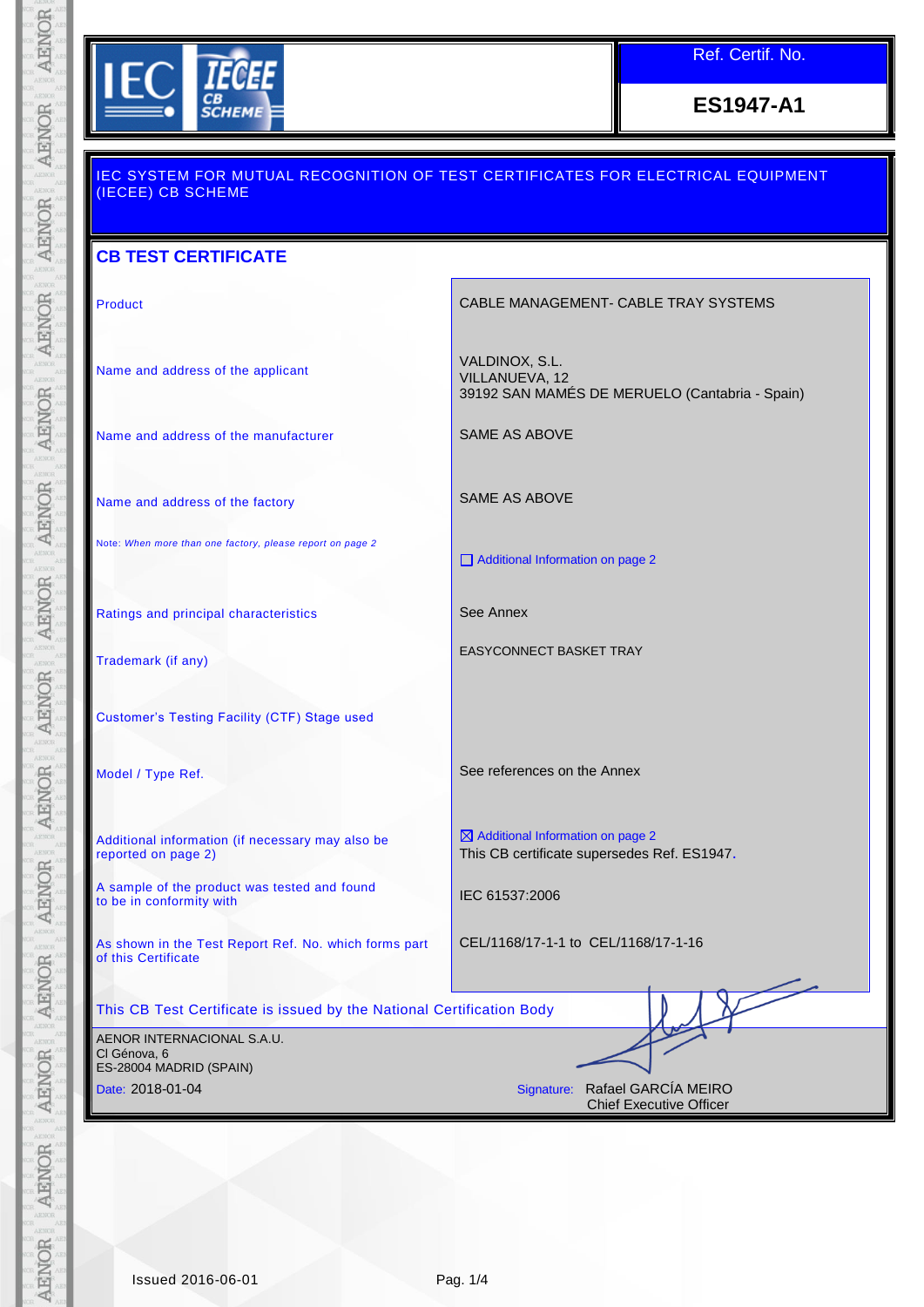# ANNEX TO CB CERTIFICATE Nº ES1947-A1

## CERTIFIED REFERENCES AND THEIR PRINCIPAL CHARACTERISTICS

### **Product: CABLE MANAGEMENT- CABLE TRAY SYSTEMS**

### **Trade Mark: EASYCONNECT BASKET TRAY**

| Reference     | Type of product          | Width x         | Safe working |                   | <b>Surface treatment</b>    | Type of accessory     |
|---------------|--------------------------|-----------------|--------------|-------------------|-----------------------------|-----------------------|
|               |                          |                 |              | Impact            |                             |                       |
|               |                          | Height (mm)     | load (SWL)   | resistance        |                             |                       |
| EC100.150EZ   | CABLE BASKET TRAY        | 108 X 152       | 441 N/m      | 20J               | Electro-zinc coating        | Clic Omega Suspension |
| EC100.150HDG  | CABLE BASKET TRAY        | 108 X 152       | 441 N/m      | 20J               | Hot Dip Galvanized          | Clic Omega Suspension |
| EC100.150IN   | CABLE BASKET TRAY        | 108 X 152       | 441 N/m      | 20J               | Stainless Steel AISI        | Clic Omega Suspension |
|               |                          |                 |              |                   | 304 or 316L                 |                       |
| EC100.200EZ   | CABLE BASKET TRAY        | 108 X 202       | 462 N/m      | 20J               | Electro-zinc coating        | Clic Omega Suspension |
| EC100.200HDG  | CABLE BASKET TRAY        | 108 X 202       | 462 N/m      | 20J               | Hot Dip Galvanized          | Clic Omega Suspension |
| EC100.200IN   | CABLE BASKET TRAY        | 108 X 202       | 462 N/m      | 20J               | <b>Stainless Steel AISI</b> | Clic Omega Suspension |
|               |                          |                 |              |                   | 304 or 316L                 |                       |
| EC100.300EZ   | CABLE BASKET TRAY        | 108 X 302       | 504 N/m      | 20J               | Electro-zinc coating        | Clic Omega Suspension |
| EC100.300HDG  | <b>CABLE BASKET TRAY</b> | 108 X 302       | 504 N/m      | 20J               | Hot Dip Galvanized          | Clic Omega Suspension |
| EC100.300IN   | CABLE BASKET TRAY        | 108 X 302       | 504 N/m      | 20J               | <b>Stainless Steel AISI</b> | Clic Omega Suspension |
|               |                          |                 |              |                   | 304 or 316L                 |                       |
| EC100.400EZ   | CABLE BASKET TRAY        | 108 X 402       | 546 N/m      | $\overline{20}$ J | Electro-zinc coating        | Clic Omega Suspension |
| EC100.400HDG  | <b>CABLE BASKET TRAY</b> | 108 X 402       | 546 N/m      | 20J               | Hot Dip Galvanized          | Clic Omega Suspension |
| EC100.400IN   | CABLE BASKET TRAY        | 108 X 402       | 546 N/m      | 20J               | <b>Stainless Steel AISI</b> | Clic Omega Suspension |
|               |                          |                 |              |                   | 304 or 316L                 |                       |
| EC100.500EZ   | CABLE BASKET TRAY        | 108 X 502       | 588 N/m      | 20J               | Electro-zinc coating        | Clic Omega Suspension |
| EC100.500HDG  | CABLE BASKET TRAY        | 108 X 502       | 588 N/m      | 20J               | Hot Dip Galvanized          | Clic Omega Suspension |
| EC100.500IN   | CABLE BASKET TRAY        | 108 X 502       | 588 N/m      | 20J               | Stainless Steel AISI        | Clic Omega Suspension |
|               |                          |                 |              |                   | 304 or 316L                 |                       |
| EC100.600EZ   | CABLE BASKET TRAY        | 108 X 602       | 630 N/m      | 20J               | Electro-Zinc coating        | Clic Omega Suspension |
| EC100.600HDG  | CABLE BASKET TRAY        | 108 X 602       | 630 N/m      | 20J               | Hot Dip Galvanized          | Clic Omega Suspension |
| EC100.600IN   | <b>CABLE BASKET TRAY</b> | 108 X 602       | 630 N/m      | 20J               | <b>Stainless Steel AISI</b> | Clic Omega Suspension |
|               |                          |                 |              |                   | 304 or 316L                 |                       |
| EC30.060EZ    | CABLE BASKET TRAY        | 35 X 76         | 172 N/m      | 20J               | Electro-zinc coating        | Clic Omega Suspension |
| EC30.060HDG   | CABLE BASKET TRAY        | 35 X 76         | 172 N/m      | 20J               | Hot Dip Galvanized          | Clic Omega Suspension |
| EC30.060IN    | CABLE BASKET TRAY        | 35 X 76         | 172 N/m      | 20J               | Stainless Steel AISI        | Clic Omega Suspension |
|               |                          |                 |              |                   | 304 or 316L                 |                       |
| EC30.100EZ    | CABLE BASKET TRAY        | 35 X 102        | 178 N/m      | 20J               | Electro-zinc coating        | Clic Omega Suspension |
| EC30.100HDG   | CABLE BASKET TRAY        | 35 X 102        | 178 N/m      | 20J               | Hot Dip Galvanized          | Clic Omega Suspension |
| EC30.100IN    | CABLE BASKET TRAY        | 35 X 102        | 178 N/m      | $\overline{20J}$  | <b>Stainless Steel AISI</b> | Clic Omega Suspension |
|               |                          |                 |              |                   | 304 or 316L                 |                       |
| EC30.150EZ    | CABLE BASKET TRAY        | 35 X 152        | 188 N/m      | 20J               | Electro-zinc coating        | Clic Omega Suspension |
| EC30.150HDG   | CABLE BASKET TRAY        | 35 X 152        | 188 N/m      | 20J               | Hot Dip Galvanized          | Clic Omega Suspension |
| EC30.150IN    | CABLE BASKET TRAY        | 35 X 152        | 188 N/m      | 20J               | Stainless Steel AISI        | Clic Omega Suspension |
|               |                          |                 |              |                   | 304 or 316L                 |                       |
| EC30.200EZ    | CABLE BASKET TRAY        | 35 X 202        | 199 N/m      | 20J               | Electro-zinc coating        | Clic Omega Suspension |
| EC30.200HDG   | CABLE BASKET TRAY        | 35 X 202        | 199 N/m      | 20J               | Hot Dip Galvanized          | Clic Omega Suspension |
| EC30.200IN    | CABLE BASKET TRAY        | $35 \times 202$ | 199 N/m      | 20J               | Stainless Steel AISI        | Clic Omega Suspension |
|               |                          |                 |              |                   | 304 or 316L                 |                       |
| EC30.300EZ    | CABLE BASKET TRAY        | 35 X 302        | 221 N/m      | 20J               | Electro-zinc coating        | Clic Omega Suspension |
| EC30.300HDG   | CABLE BASKET TRAY        | 35 X 302        | 221 N/m      | 20J               | Hot Dip Galvanized          | Clic Omega Suspension |
| EC30.300IN    | CABLE BASKET TRAY        | 35 X 302        | 221 N/m      | 20J               | Stainless Steel AISI        | Clic Omega Suspension |
|               |                          |                 |              |                   | 304 or 316L                 |                       |
| EC60.060EZ-6W | CABLE BASKET TRAY        | 55 X 66         | 290 N/m      | 20J               | Electro-zinc coating        | Clic Omega Suspension |
| EC60.060HDG-  | <b>CABLE BASKET TRAY</b> | 55 X 66         | 290 N/m      | 20J               | Hot Dip Galvanized          | Clic Omega Suspension |
| 6W            |                          |                 |              |                   |                             |                       |
| EC60.060IN-6W | <b>CABLE BASKET TRAY</b> | 55 X 66         | 290 N/m      | 20J               | <b>Stainless Steel AISI</b> | Clic Omega Suspension |
|               |                          |                 |              |                   | 304 or 316L                 |                       |
| EC60.100EZ    | CABLE BASKET TRAY        | 60 X 102        | 323 N/m      | 20J               | Electro-zinc coating        | Clic Omega Suspension |
| EC60.100HDG   | CABLE BASKET TRAY        | 60 X 102        | 323 N/m      | 20J               | Hot Dip Galvanized          | Clic Omega Suspension |
| EC60.100IN    | CABLE BASKET TRAY        | 60 X 102        | 323 N/m      | 20J               | Stainless Steel AISI        | Clic Omega Suspension |
|               |                          |                 |              |                   | 304 or 316L                 |                       |
| EC60.150EZ    | CABLE BASKET TRAY        | 60 X 152        | 345 N/m      | 20J               | Electro-zinc coating        | Clic Omega Suspension |
| EC60.150HDG   | CABLE BASKET TRAY        | 60 X 152        | 345 N/m      | 20J               | Hot Dip Galvanized          | Clic Omega Suspension |
| EC60.150IN    | <b>CABLE BASKET TRAY</b> | 60 X 152        | 345 N/m      | 20J               | Stainless Steel AISI        | Clic Omega Suspension |
|               |                          |                 |              |                   | 304 or 316L                 |                       |
| EC60.200EZ    | CABLE BASKET TRAY        | 60 X 202        | 368 N/m      | 20J               | Electro-zinc coating        | Clic Omega Suspension |
| EC60.200HDG   | CABLE BASKET TRAY        | 60 X 202        | 368 N/m      | 20J               | Hot Dip Galvanized          | Clic Omega Suspension |
|               |                          |                 |              |                   |                             |                       |

AENOR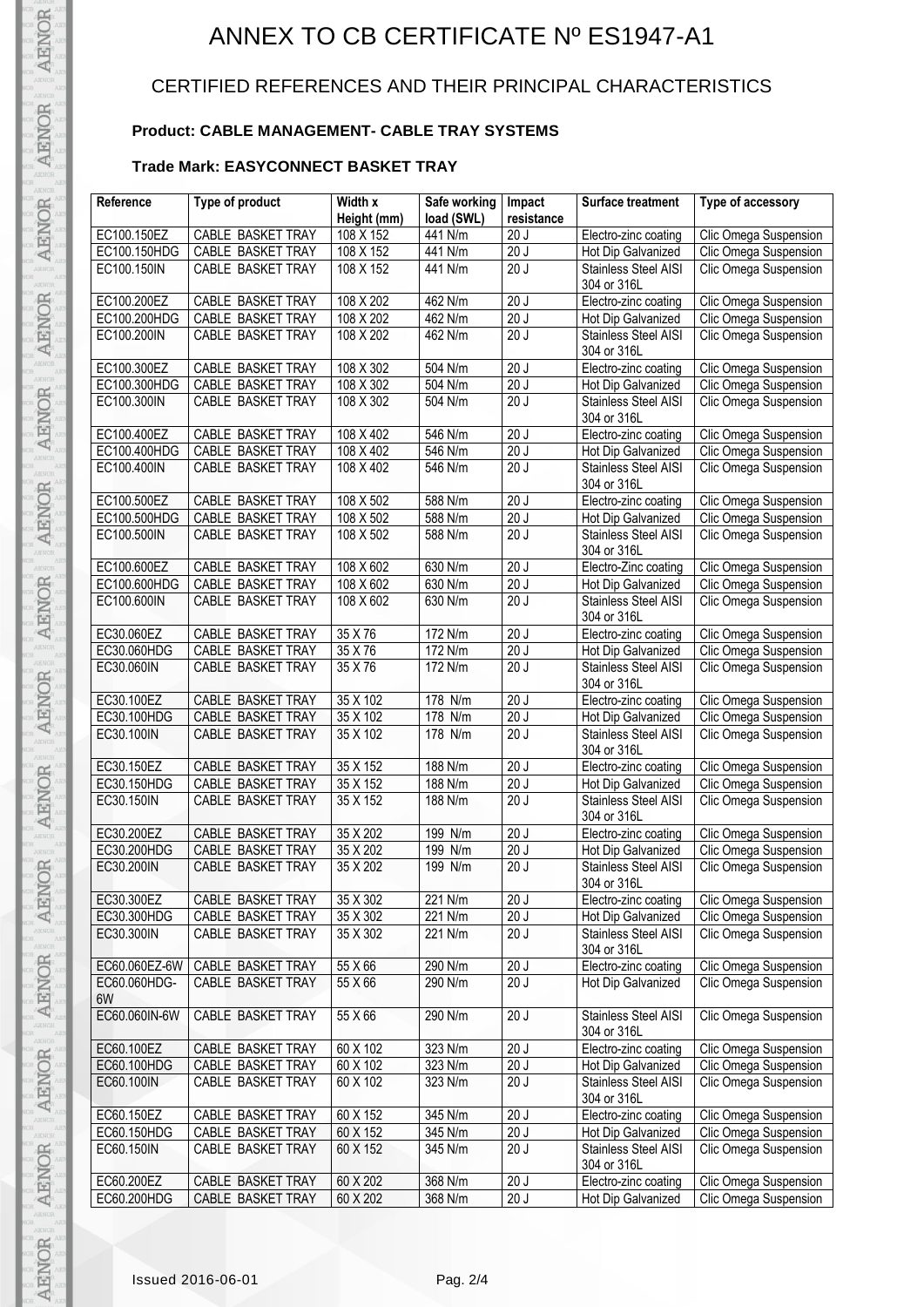## ANNEX TO CB CERTIFICATE Nº ES1947-A1

## CERTIFIED REFERENCES AND THEIR PRINCIPAL CHARACTERISTICS

| Reference   | Type of product          | Width x<br>Height (mm) | Safe working<br>load (SWL) | Impact<br>resistance | <b>Surface treatment</b>                   | Type of accessory     |
|-------------|--------------------------|------------------------|----------------------------|----------------------|--------------------------------------------|-----------------------|
| EC60.200IN  | CABLE BASKET TRAY        | 60 X 202               | 368 N/m                    | 20J                  | <b>Stainless Steel AISI</b><br>304 or 316L | Clic Omega Suspension |
| EC60.300EZ  | CABLE BASKET TRAY        | 60 X 302               | 413 N/m                    | 20J                  | Electro-zinc coating                       | Clic Omega Suspension |
| EC60.300HDG | <b>CABLE BASKET TRAY</b> | 60 X 302               | 413 N/m                    | 20J                  | Hot Dip Galvanized                         | Clic Omega Suspension |
| EC60.300IN  | CABLE BASKET TRAY        | 60 X 302               | 413 N/m                    | 20J                  | Stainless Steel AISI<br>304 or 316L        | Clic Omega Suspension |
| EC60.400EZ  | CABLE BASKET TRAY        | 60 X 402               | 457 N/m                    | 20J                  | Electro-zinc coating                       | Clic Omega Suspension |
| EC60.400HDG | CABLE BASKET TRAY        | 60 X 402               | 457 N/m                    | 20J                  | Hot Dip Galvanized                         | Clic Omega Suspension |
| EC60.400IN  | CABLE BASKET TRAY        | 60 X 402               | 457 N/m                    | 20J                  | <b>Stainless Steel AISI</b><br>304 or 316L | Clic Omega Suspension |
| EC60.500EZ  | <b>CABLE BASKET TRAY</b> | 60 X 502               | 502 N/m                    | 20J                  | Electro-zinc coating                       | Clic Omega Suspension |
| EC60.500HDG | CABLE BASKET TRAY        | 60 X 502               | 502 N/m                    | 20J                  | Hot Dip Galvanized                         | Clic Omega Suspension |
| EC60.500IN  | CABLE BASKET TRAY        | 60 X 502               | 502 N/m                    | 20J                  | <b>Stainless Steel AISI</b><br>304 or 316L | Clic Omega Suspension |
| EC60.600EZ  | <b>CABLE BASKET TRAY</b> | 60 X 602               | 547 N/m                    | 20J                  | Electro-zinc coating                       | Clic Omega Suspension |
| EC60.600HDG | CABLE BASKET TRAY        | 60 X 602               | 547 N/m                    | 20J                  | Hot Dip Galvanized                         | Clic Omega Suspension |
| EC60.600IN  | CABLE BASKET TRAY        | 60 X 602               | 547 N/m                    | 20J                  | <b>Stainless Steel AISI</b><br>304 or 316L | Clic Omega Suspension |

Additional information: "**Self-assembling system with integrated coupling clips"**

#### **ANNEX**

#### Trade mark**: EASYCONNECT BASKET TRAY**

#### Classification:

AENOR

**AENOR** 

AENOR

**AENOR** 

AENOR

AENOR

AENOR

AENOR

**AENOR** 

AENOR

AENOR

**AENOR** 

AENOR

**AENOR** 

6.1 According to material: Metallic

6.2 According to resistance to flame propagation: Non flame propagation

6.3 Electrical continuity: With electrical continuity characteristics

6.4 Electrical conductivity: Electrically conductive.

6.5 Resistance against corrosion:

EZ. Class 2 SG Class 3 HDG. Class 8. IN. Class 9D.

- 6.6 According to temperature
	- Minimum temperature for transport, storage, installation and use: 50ºC.
		- Maximum temperature for transport, storage, installation and use: 150°C.

6.7 According to perforation in the base area: Classification D

6.9 According to impact resistance: up to 20 J

10.2 SWL test (Safety Working Load): span tested 1,5 m